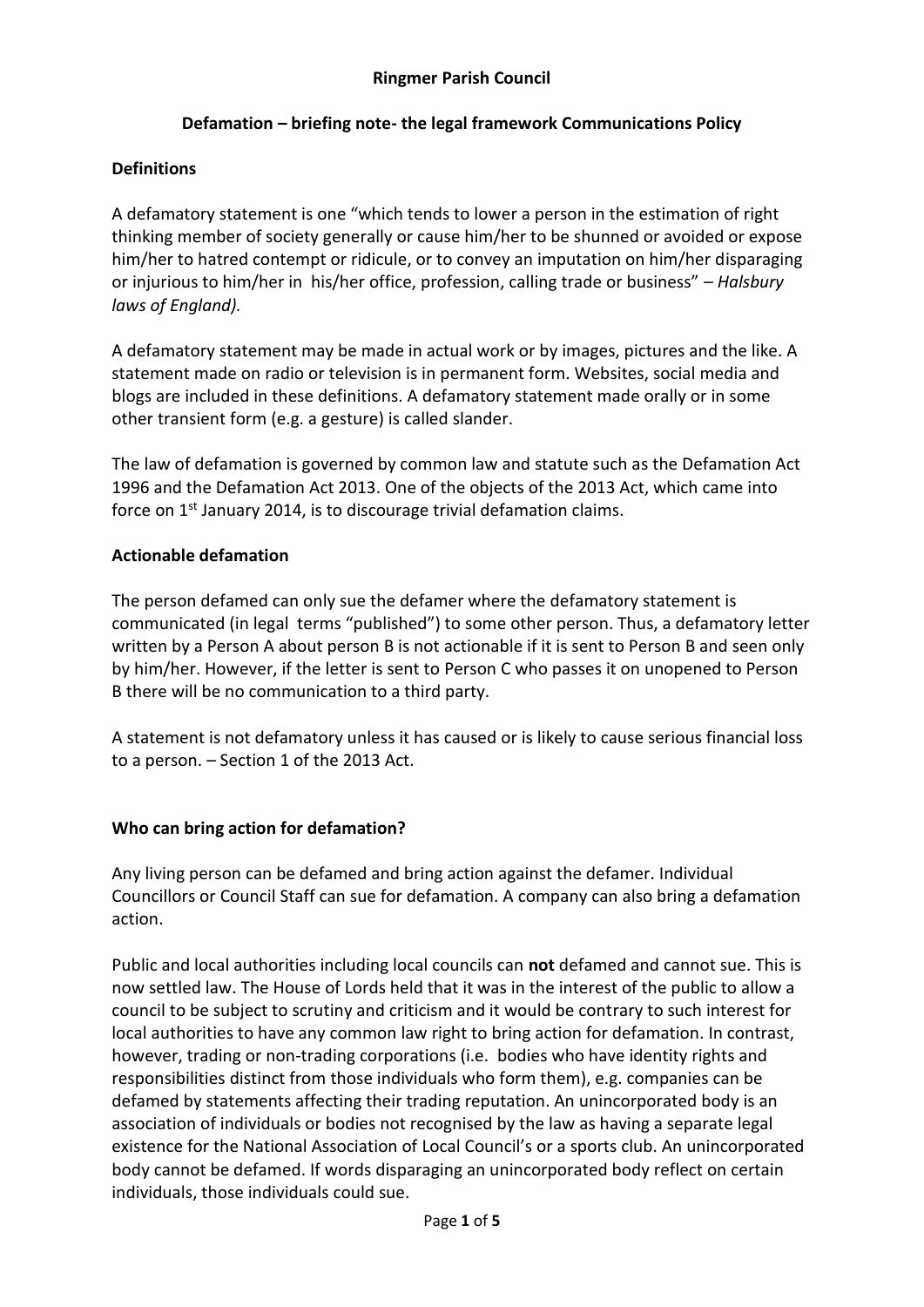Even though a statement cannot be defamatory of a local authority itself the same statement can be personally defamatory of a member or officer who can bring personal action in their own name.

# **Who may be sued for defamation?**

As a general rule, the person to be sued is the person who "publishes" the defamatory statement. Every person who participates in publication may be liable as a "publisher". Thus, where a liable appears in a newspaper, the originator, reporter, editor, printer publisher and vendor may be liable as well as the author. Section 10 of the 2013 Act confines legal action to the author, editor or publisher defined by section 1 of the 1996 Act) of the defamatory statement unless it is nor reasonably practicable to bring an action against them. However, innocent dissemination of libel does not amount to a publication, thus a postman who delivers a letter in the ordinary course of his duties without knowing it is defamatory is not liable as a publisher.

In contrast to the rule above, a public or local authority (including a local council) may be sued for defamation. A commercial trading company may also be sued. These bodies may also be liable for any act of publication by an agent or employee if done within the scope of his authority or employment. An agent or employee may also, as an individual be liable as a publisher, but if acting under instruction he would be entitled to be indemnified against any personal financial loss.

A local council may be liable as a publisher of libel in any of the following cases if:

- It directly authorises the making of a defamatory statement (e.g. in the words of a resolution reproduced in its minutes).
- It authorises a member or instructs an officer to write a letter etc in terms which are defamatory.
- A member or officer is given general authority to express the council's views on a matter and does so in defamatory terms; and:
- A council cannot, in itself be libel for slander since acts which constitute slander can only be carried out by living persons. Thus, the making of a slanderous remark by a councillor at a council meeting will result only in personal liability on the councillor. However, a slanderous statement by a council employee, acting in the course of his/her employment, will make the employing council liable.

### **Defences**

The main defences to an action for defamation:

# **1. Truth**

Section 2 of the 2013 Act creates the defence of "truth". A defendant must prove that the statement is substantially true.

### **2. Absolute privilege**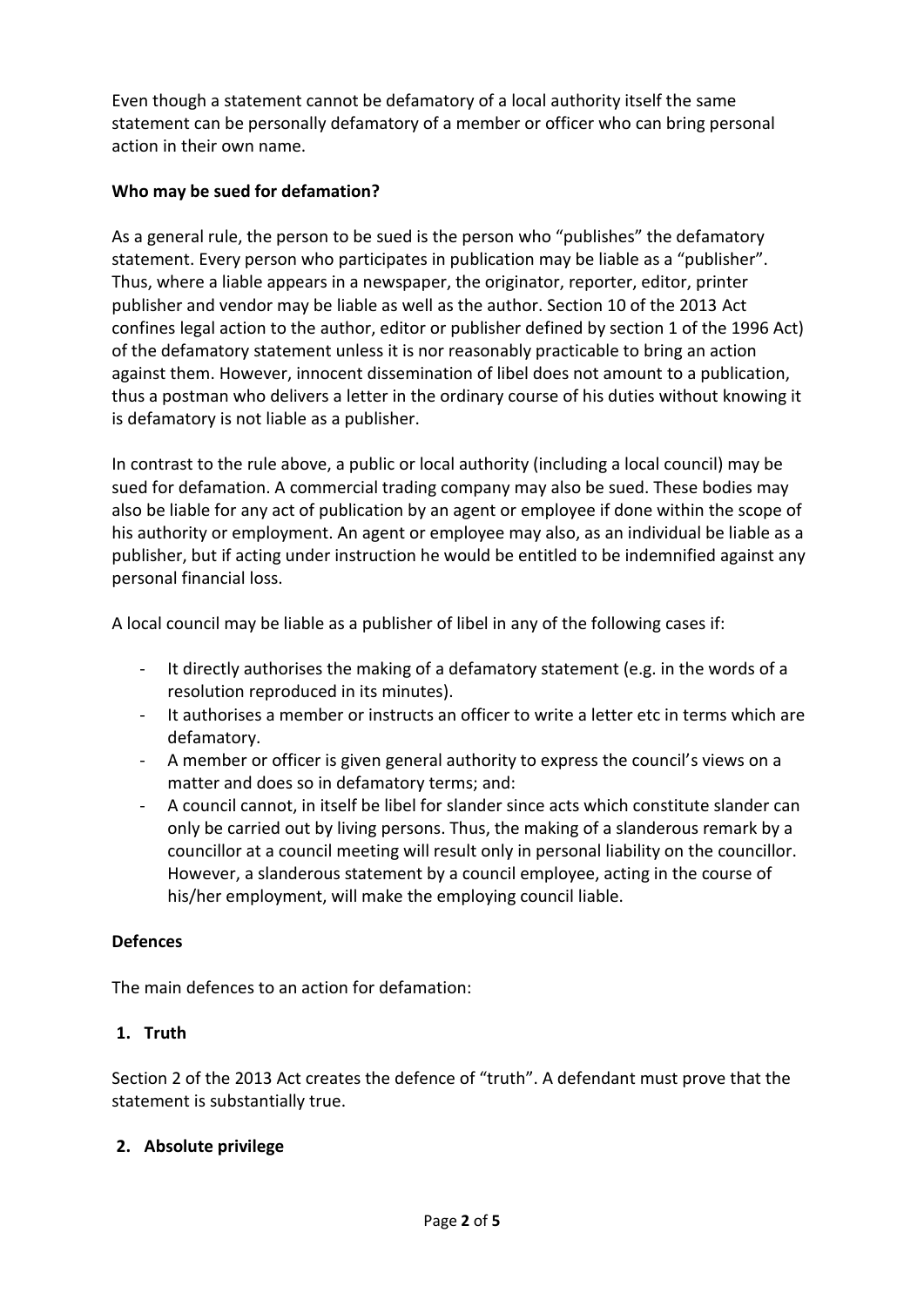Absolute privilege means that a person who makes a defamatory statement in certain circumstances has an absolute defence (arising under various statutes) to a defamation action. The defences are relevant when there is a public interest in ensuring the ability of parties to speak freely without fear of legal action. Privilege can provide a defence for statements that may be false or damaging.

Those circumstances are:

- Court or tribunal proceedings;
- Proceedings in parliament;
- Contemporaneous fair and accurate reports in any medium of publication of court proceedings;
- Authorised reports of court or parliamentary proceedings (e.g. official law reports Section 2 of the Parliamentary Act 1840);
- Investigations by the local government ombudsman Section 32 of the Local Government Act 1974;
- Statements made in the course of judicial proceedings; and
- Affairs of the state (unlikely to affect local councils).

# *Absolute privilege cannot be used as a defence for defamatory statements made in council meetings.*

# **3. Qualified privilege**

The defence of qualified privilege can arise from statute or in common law. Pursuant to paragraph 11 if schedule 1 of the Defamation Act 1996, fair and accurate reports of proceedings at a public meeting of a local authority which includes local councils have qualified privilege without explanation or contradiction. This means it is not possible to sue for defamation unless it can be proved that the statement was made with improper motive or malice. In the case of reports of local authority proceedings anyone who considers he has been defamed ha a right to have the newspaper publish his explanation or contradiction.

At common law, the defence will apply where a person making a defamatory statement has an interest or a legal, social or moral duty to make it to the person to who it is made, and the latter has a corresponding interest or duty to receive it. Qualified privilege will normally attach also to statements (both written and oral) made by local councillors or council staff in the course of their official duties, and for the purposes of council business, provided that the statements are made in good faith and without any improper motive. Qualified privilege can be destroyed if the defendant is proved to have been actuated by spite or ill-will. So long as a person believes in the truth of what he says and is not reckless, malice cannot be inferred from the fact that his belief is unreasonable, prejudiced or unfair. A leading case on the defence of qualified privilege (which arose out of remarks made by an alderman of Bolton corporation at a council meeting) is Horrocks v Lowe [1974] 1 AER 662. The facts are of no particular relevance, but the following words of Lord Diplock in this Court of Appeal case are worth reproducing in full: "My Lords, what is said by members of a local council at meetings of the council or of any of its committees is spoken on a privileged occasion. The reason for the privilege is that those who represent the local government electors should be able to speak freely and frankly, boldly and bluntly, on any matter which they believe affects the interests or welfare of the inhabitants. They may be swayed by strong political prejudice, they may be obstinate and pig-headed, stupid and obtuse; but they were chosen by the electors to speak their minds on matters of local concern and so long as they do so honestly they run no risk of liability for defamation of those who are the subjects of their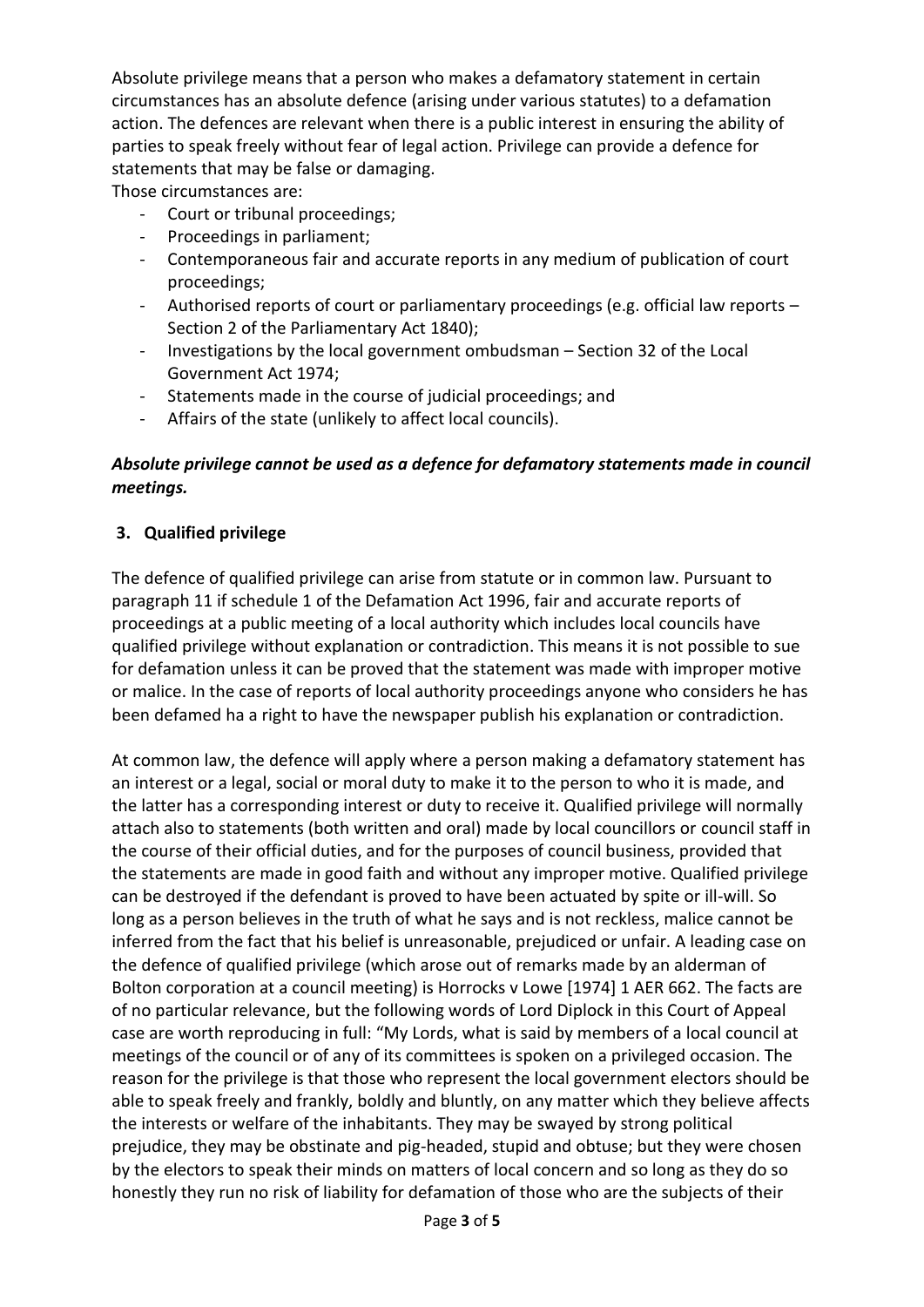criticism." The words can also be applied to written communications sent by a local council in the course of official business.

# **4. Publication on matters of public interest**

S.4 of the 2013 Act creates a defence if:

- The defamatory statement was, or formed part of, a statement on a matter of public interest and;
- He or she reasonably believed that publishing the statement was in the public interest. The defence applies to a statement of both opinion and fact.

### **5. Honest opinion**

S.3 of the 2013 Act creates the defence of "honest opinion" for a defamatory statement. As its name suggests, the defence cannot be used for statements of fact. The defendant must establish that the statement indicated the basis of his or her honest opinion and that an honest person could hold the opinion in the circumstances. The defence is available to anyone, whether or not he or she has a duty or interest to communicate the statement to another person (see "qualified privilege" above). The defence of honest opinion is primarily of use to journalists and others who report on the proceedings of public bodies (including local councils.

#### **6. Offer of amends for unintentional defamation**

This defence is available where the defendant did not know or have any reason to believe that the statement referred to the claimant and was untrue and defamatory of him. S.2 of the 1996 Act provides an opportunity for a person to defend a defamatory statement. If a defamation action has been issued, the offer of amends must be made prior to service of the defence. The person who has published a defamatory statement must offer:

- A suitable correction to the statement complained of; and
- A suitable apology to the aggrieved person; and
- to publish a corrected statement and apology; and
- offer to pay the aggrieved person's costs and damages.
- An offer to make amends may be in relation to the whole statement or a specific defamatory meaning ("a qualified offer").

It is always possible that an offer of amends may be made and accepted without the statutory formalities.

#### **7. Innocent dissemination/operators of websites and secondary publishers**

S.1 of the 1996 Act provides a defence that is available to defendants who are not the author, editor or commercial publisher (e.g. printers, distributors, on-line service providers and live broadcasters). The defendant must have taken reasonable care in relation to the publication of a defamatory statement. and must not have known or had reason to believe that he or she caused or contributed to the publication of a